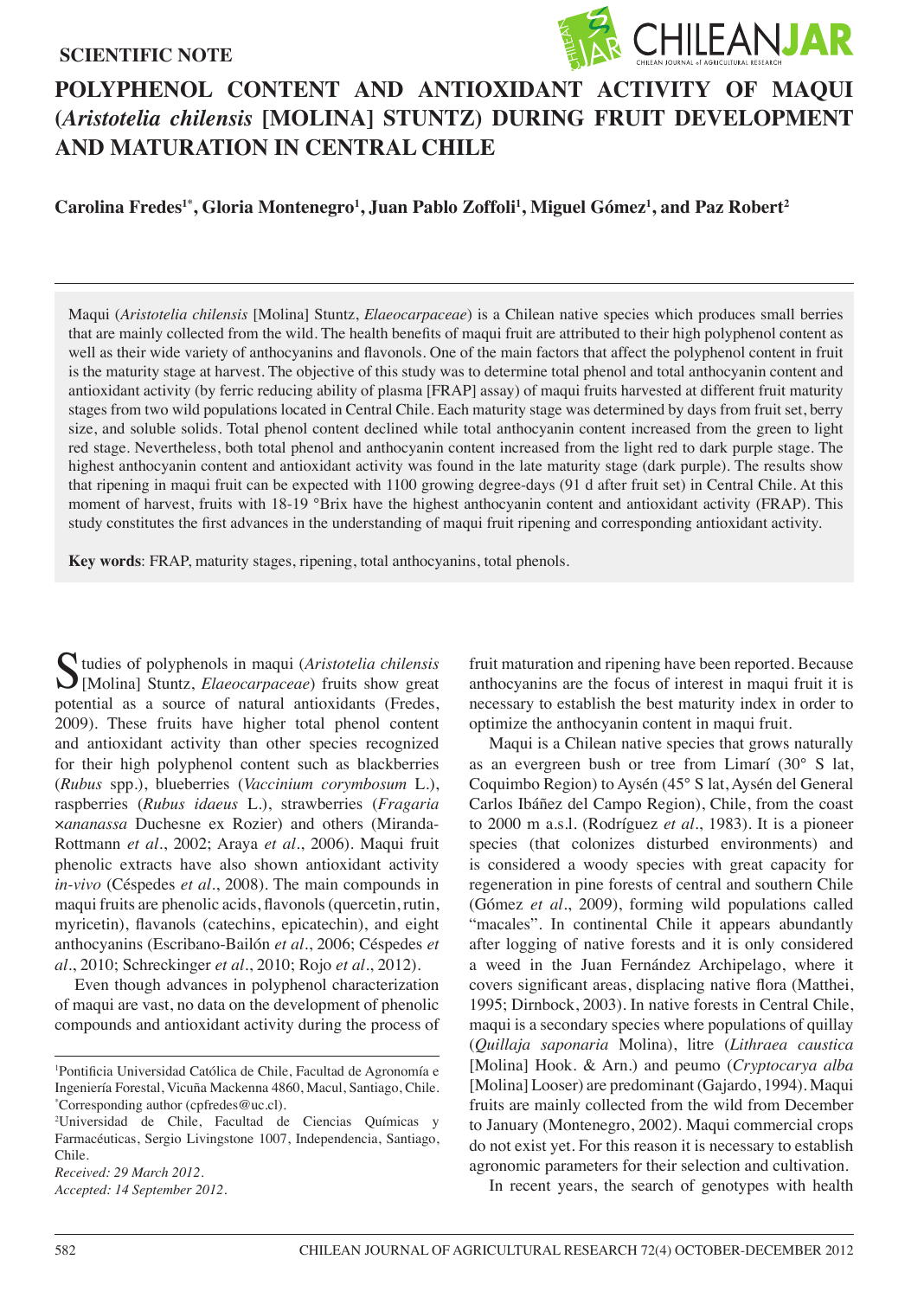benefits has been considered an important issue in the study of species recognized for their high anthocyanin content like strawberries (Capocasa *et al*., 2008a; 2008b), blackberries (Cuevas-Rodríguez *et al*., 2010) and cranberries (*Vaccinium macrocarpon* Aiton) (Brown *et al*., 2012). Thus, the knowledge of the evolution of anthocyanin content during the fruit development and maturity is essential to select the best maqui genotypes according to high anthocyanin content (Vvedenskaya and Vorsa, 2004; Kulkarni and Aradhya, 2005; Wang *et al*., 2009). In this context the aim of this study was to determine changes of polyphenol content and the corresponding antioxidant activity of maqui during fruit maturation and ripening in Central Chile.

# **MATERIALS AND METHODS**

# **Plant material**

Maqui fruits were collected from two wild populations located in the Libertador General Bernardo O'Higgins Region of Central valley of Chile (Figure 1). Both the Paredones (34°36' S, 76°53' W) and Rancagua (34°7' S, 70°51' W) sites of maqui fruit sampling were located 108.6 km apart and correspond to examples of wild populations placed most close to the coast (Paredones) and in the middle valley (Rancagua).

During flowering, female individuals were identified and labeled. At least 50% of female individuals in each site of sampling were selected. Very young individuals and plants with leaf damage were discarded. Maqui fruit samples (100 fruits) were taken randomly from five individuals per site of sampling at 15-20 d intervals to get five different maturity stages starting at the end of October (21 d from fruit set). Fruits were transferred in a cooler (6 $\degree$ C) during the day of each harvest to the laboratory for analysis. Then, samples of each individual



**Figure 1. Distribution of maqui in Chile (a). Sites of maqui fruit sampling and their georeferences in the Libertador General Bernardo O'Higgins Region (VI Region) of Central Chile (b).**

were separated in two groups for analytical procedures. All the parameters were analyzed in triplicate.

Berry weight was determined by the mean weight of 30 fresh fruits (Vvedenskaya and Vorsa, 2004). Slurries were used to determine total soluble solid (SS) content by refractometry (ATAGO-Spectrum Technologies, Plainfield, Illinois, USA).

# **Climatic information**

Paredones and Rancagua minimum and maximum air daily temperatures, cumulative rainfall and growing degree-days were recorded from October to December (from flower full phase to fruit harvest) for 2010. This information was provided by Chilean Meteorological Service for weather stations closest to the respective sites of sampling.

#### **Determination of total phenols**

Samples for antioxidant analysis were prepared by using acidified methanol (0.1% HCl) method described by Rodarte Castrejón *et al*. (2008). A grinded sample (1.5 g) was mixed vigorously with 6 mL of acidified methanol (0.1% HCl) for 1 h and centrifuged for 15 min at 3000 rpm. Supernatant was collected in a 25 mL volumetric flask. The residue was treated again twice with 6 mL acidified methanol and 15 min centrifugation. Supernatants were collected and standardized to a final volume of 25 mL. Total phenols (TP) were determined by Folin Ciocalteu method (Singleton and Rossi, 1965). Maqui fruit extract, distilled water, and Folin-Ciocalteu's phenol reagent were added and the mixture was incubated for 3 min, at which time 20% sodium carbonate was added. After 30 min, the absorbance was measured in a spectrophotometer (Unicam UV/VIS ATI UNICAM, Cambridge, UK) at 765 nm. Gallic acid was used as the standard, according to a calibration curve (133.8-428  $\mu$ g mL<sup>-1</sup>; R<sup>2</sup> = 0.9901). The results were expressed as grams of gallic acid equivalent (GAE) per kilogram fresh weight (g GAE kg $^{-1}$  fw).

# **Determination of total anthocyanins**

Total anthocyanins (TA) were determined by differential pH method (Wrolstad, 1976) using a spectrophotometer (Unicam UV/VIS ATI UNICAM, Cambridge, UK). Absorbance of maqui fruit extract was measured at 515 and 700 nm in pH 1.0 and 4.5 buffers respectively using  $A = (A515 - A700)$  pH 1.0 -  $(A515 - A700)$  pH 4.5 with a molar extinction coefficient of 26 900. Results were expressed as grams of cyanidin-3-glucoside equivalent per kilogram fresh weight (g cia-3-glu kg<sup>-1</sup> fw).

# **Determination of antioxidant capacity**

Antioxidant capacity (AA) was determined by ferric reducing ability of plasma (FRAP) method as described by Benzie and Strain (1996) using a spectrophotometer (Unicam UV/VIS ATI UNICAM, Cambridge, UK). Determination was conducted using three aqueous stock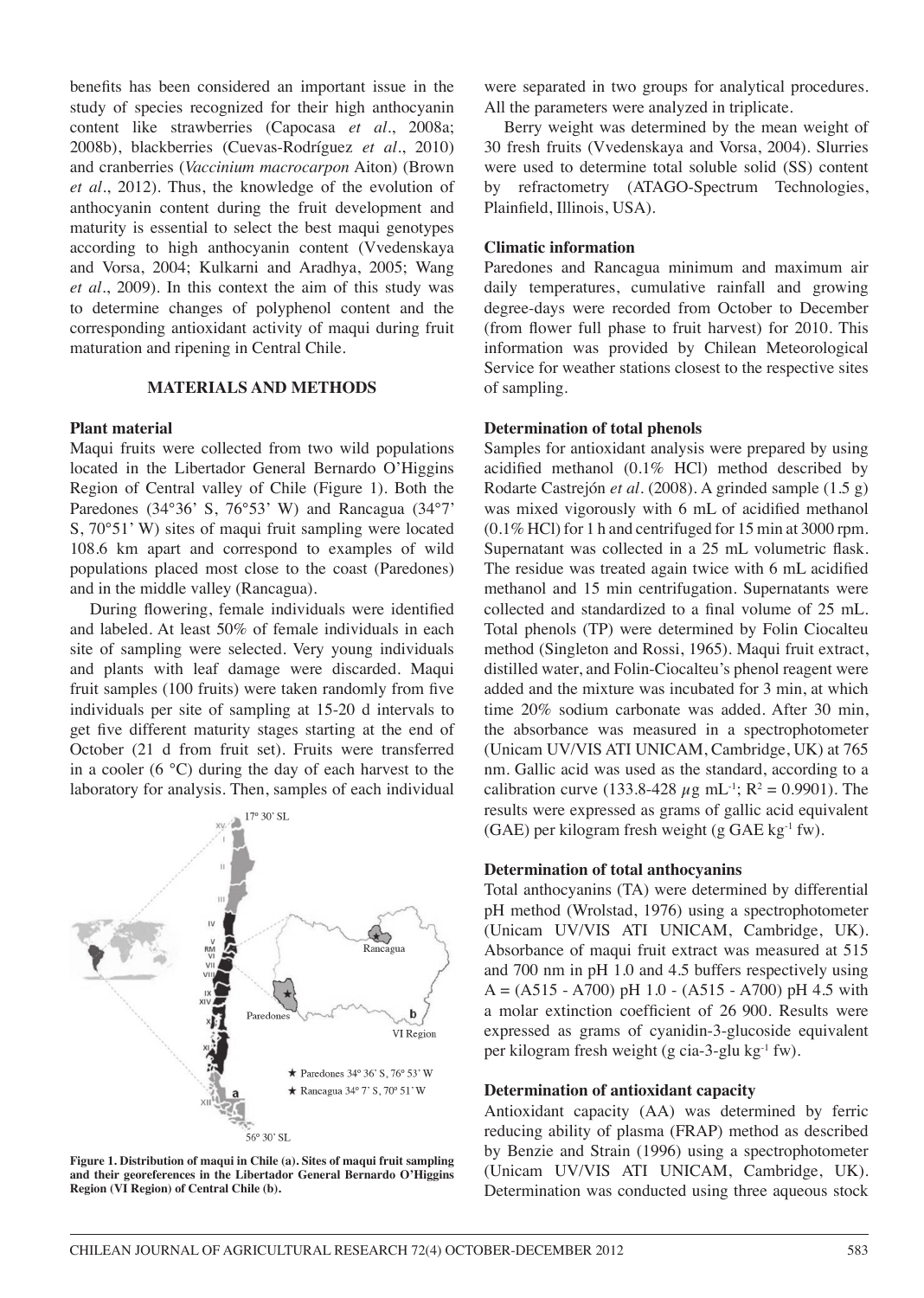solutions containing 0.1 mol  $L<sup>-1</sup>$  acetate buffer (pH 3.6), 10 mmol L-1 TPTZ [2,4,6-tris(2-pyridyl)-1,3,5-triazine] acidified with concentrated HCl (40 mM), and 20 mmol  $L^{-1}$  FeCl<sub>3</sub>. Stock solutions were combined (10:1:1 v/v/v) to get the FRAP reagent just prior to analysis; 2.7 mL of FRAP reagent, 270  $\mu$ L of miliq H<sub>2</sub>O and 30  $\mu$ L of sample extract were mixed. After 10 min, the absorbance was measured at 593 nm. Aqueous standard solutions of FeSO<sup>4</sup>  $7H<sub>2</sub>O$  (0-1000  $\mu$ M) were used for the calibration curve and the results were expressed as mmol of  $Fe<sup>2+</sup>$  equivalent per kilogram fresh weight (mmol E Fe2+ kg-1 fw).

# **Statistical analysis**

Results were expressed as the mean and standard deviation of the five individuals for each parameter in the five maturity stages per site of sampling. Calculations were performed with SAS 9.2 for Microsoft Windows (2002- 2008, SAS Institute, Cary, North Carolina, USA). The significance between maturity stages for each parameter was calculated with a Tukey-HSD (Honest Significant Differences) multiple-comparison test ( $p \le 0.05$ ).

# **RESULTS AND DISCUSSION**

# **Fruit development and phenolic maturation in two wild populations of Central Chile**

Due to the wide distribution of maqui in Chile, two sites of sampling in the same latitude (34° S) were chosen for this study in order to minimize climatic incidences. However, slight differences between both sampling sites may be observed due to the maritime and altitude influence in these areas (Figure 1).

Flower phases were recorded during the first and second weeks of October for both fruit sampling sites the 2010. Fruits were harvested in 15-20 d intervals showing five different maturity stages. The names for each maturity stage were given according to the color that at least the 50% of the fruits showed at each time of harvest. The first (green I, 21 d from fruit set) and second (green II) stages were characterized by green fruits whereas the third stage was characterized by fruits that began to show red color (light red). The fourth (purple) and fifth (deep purple) stages consisted of purple fruits. Although the fruit set was observed first in Paredones, the fruit harvest in both sampling sites was during the same week. This is congruent with the minimum difference of the growing degree-days between both Paredones and Rancagua sampling site (Figure 2B). Maqui fruits from all analyzed individuals began to show dehydration a week after the fifth harvest stage indicating that this was the latest maturity stage.

As expected with natural ripening of maqui, the fruit weight of Rancagua and Paredones berries progressively increased from 10.2 to 21.1 and 10.8 to 21.7 g per 100 berries, respectively (Table 1). The highest increase in weight occurred between green II and light red stages

with significant differences between both stages, where Rancagua fruits showed a higher increase in weight than Paredones fruits. Fruit weights were very similar for both sampling sites at the late maturity stage (deep purple) which correlates to the low rainfall typical of the spring and summer seasons in the region studied. Total rainfall in Paredones and Rancagua reached maximum values of 31 and 15.8 mm during the growing season, respectively (Figure 2C), and the latest rainfall was recorded on 24 November (3.4 mm) and 23 October (12.4 mm), respectively.

Maqui fruit weight was significantly lower than other species recognized as berries, such as cranberry (141.8 g) per 100 berries) and calafate (*Berberis buxifolia* Lam., 32.4 g per 100 berries) (Arena and Curvetto, 2008; Celik



**Figure 2. Climatic data for weather stations near Paredones (34°36' S, 76°53' W) and Rancagua (34°7' S, 70°51' W) sites of maqui fruit sampling: (a) minimum and maximum air daily temperatures, (b) cumulative rainfall and (c) growing degree-days (5 °C base) were recorded from October to December 2010.**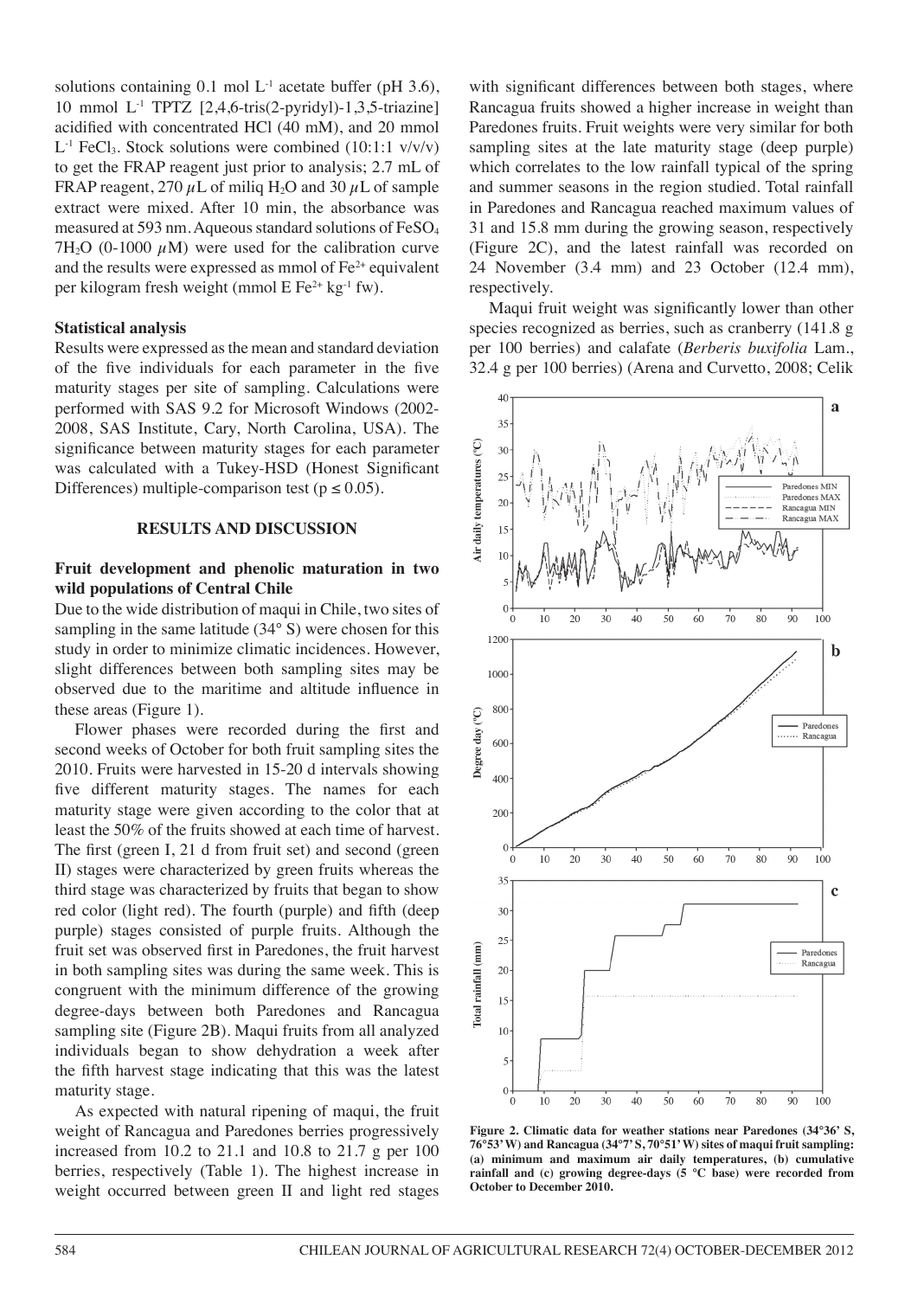**Table 1. Description of the selected maturity stages of maqui fruit harvested in Paredones and Rancagua.**

| Stage       | Days from fruit set |          | Berry weight                                  |                   | Soluble solids                |                 |
|-------------|---------------------|----------|-----------------------------------------------|-------------------|-------------------------------|-----------------|
|             | Paredones           | Rancagua | Paredones                                     | Rancagua          | Paredones                     | Rancagua        |
|             |                     |          | $\frac{1}{2}$ g per 100 berries $\frac{1}{2}$ |                   | $\cdot$ °Brix $\frac{\ }{\ }$ |                 |
| Green I     |                     | 21       | $10.8 \pm 0.7a$                               | $10.2 + 2.1a$     | $5.4 \pm 0.2a$                | $5.0 \pm 0.2a$  |
| Green II    | 41                  | 40       | $13.1 + 0.6a$                                 | $11.8 + 2.1a$     | $8.6 + 0.2b$                  | $7.8 \pm 0.3b$  |
| Light red   | -61                 | 60       | $17.8 + 2.5h$                                 | $16.5 + 3.1b$     | $13.5 + 0.2c$                 | $12.6 + 0.5c$   |
| Purple      | 76                  | 80       | $19.3 \pm 2.6$ bc                             | $19.0 \pm 3.5$ bc | $16.3 + 0.3d$                 | $15.8 + 0.2d$   |
| Dark purple | 91                  | 95       | $21.7 \pm 2.5c$                               | $21.1 \pm 3.0c$   | $19.9 \pm 0.4e$               | $18.8 \pm 0.1e$ |

Means and standard deviations belong to five individuals. Means in each column not followed by the same letter are significantly different ( $p \le 0.05$ ).

*et al.*, 2008). The comparison with these other fruits indicates that maqui fruit has a higher surface/volume ratio.

Soluble solids (SS) of Rancagua and Paredones fruits increased from 5.0 to 18.8 and 5.44 to 19.9 ºBrix, respectively, during fruit maturation (Table 1) due to the accumulation of sugars. This increase was significantly different for each maturity stage, although comparable results for this variable was observed in both maqui fruit sampling sites. The similar air temperature conditions of both fruit sampling sites during the season of study (Figures 2A) could explain these results and the other parameters evaluated as discussed below. The lowest SS were obtained in the most immature fruits (green I) whereas the highest SS were obtained 91 d after fruit set. The results indicated that maqui fruit have more SS than other berry fruits such us blueberry (17.1 °Brix), pomegranate (*Punica granatum* L.15.3 °Brix), blackberry (11.8 °Brix), raspberry (10.9 °Brix) and cranberry (9.3 °Brix) (Siriwoharn *et al*., 2004; Kulkarni and Aradhya, 2005; Celik *et al*., 2008; Rodarte Castrejón *et al*., 2008; Wang *et al*., 2009).

# **Total phenols during maqui fruit development and maturation**

The main factors that affect the polyphenol content in fruits are genotype, environment, storage and processing, and stage at harvest. Fruits harvested at different maturity stages present different contents and types of polyphenols; in immature fruits proanthocyanidins are predominant while in mature fruits anthocyanins predominate (Vvedenskaya and Vorsa, 2004; Kulkarni and Aradhya, 2005; Wang *et al*., 2009). This first study in maqui fruit attempted to understand the main changes in phenolic compounds and antioxidant activity during the process of fruit maturation and ripening in order to establish the best maturity index for maqui fruit according to its anthocyanin content. For this reason, simple, reproducible and validated parameters for phenolic determination were used.

Folin Ciocalteu method is the most common assay for the estimation of TP in many fruits and foods (Mersmestein, 2008). Although this method overestimates the phenol content due to the presence of L-ascorbic acid (vitamin C) (Singleton and Rossi, 1965), maqui would not present this interference because vitamin C has not been detected in fruit according to Miranda-Rottmann *et al*. (2002). In this study the highest TP was recorded for Paredones in green II stage (9.95 g GAE  $kg^{-1}$  fw) and for Rancagua in green I stage (10.14 g  $GAE$  kg<sup>-1</sup> fw) but there were not significant differences between the first and the late maturity stage (deep purple) (Figure 3). The high TP in the first maturity stages was similar to other species such as strawberry, cranberry, pomegranate, teaberry (*Gaultheria procumbens* L.), mangosteen (*Garcinia mangostana* Linn.), blueberry, and blackberry (Wang and Lin, 2000; Siriwoharn *et al*., 2004; Kulkarni and Aradhya, 2005; Celik *et al*., 2008; Rodarte Castrejón *et al*., 2008; Tosun *et al.*, 2008; Pliszka *et al*., 2009; Pothitirat *et al*., 2009), which has an important ecological explanation. Plants with immature fruits -without viable seeds- have high phenol and proanthocyanidin contents that act as deterrent compounds to prevent their consumption by insects and herbivores, whereas ripe fruits have attractive colors (anthocyanins and other pigments) and a sweet taste to stimulate their consumption by herbivores and the consequent dispersion of seeds (Parr and Bolwell, 2000).

The increase in TP after blush (light red) is distinctive to maqui fruit because the species mentioned above show a steady decrease in phenol content during fruit development and maturity. No significant differences in the FT between the different maturity stages of maqui could mean that the FT is not a good indicator of maqui fruit ripeness.



Vertical bar (Paredones in white and Rancagua in gray) represents mean and standard deviation of five individuals. Means in each bar (Paredones and Rancagua) not followed by the same letter are significantly different ( $p \le 0.05$ ). GAE: gallic acid equivalent.

**Figure 3. Total phenols content of maqui fruits during fruit development and maturation.**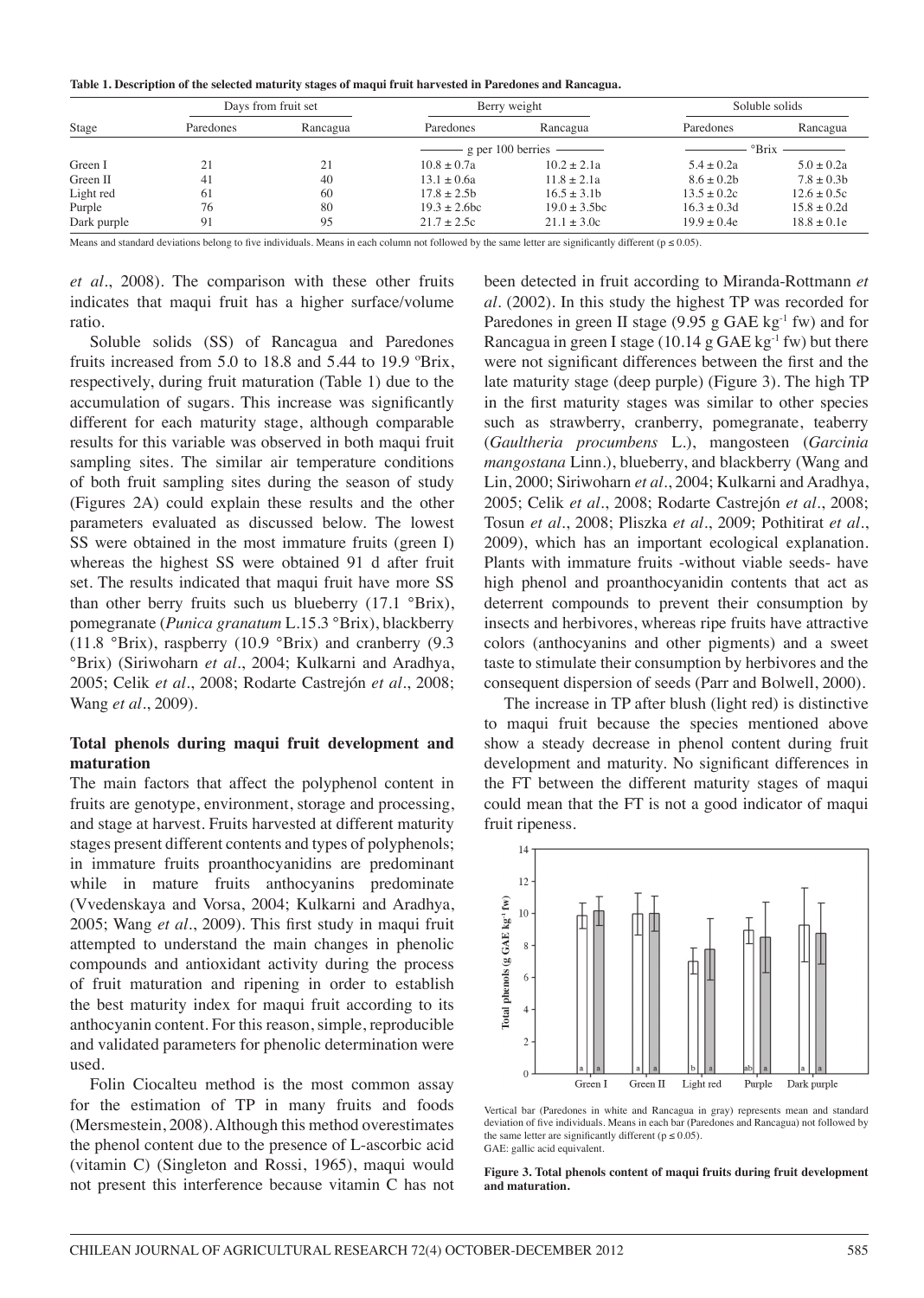TP content showed a high dispersion in each maqui fruit sampling site which could be explained by the different individuals (or genotypes) where fruit samples were obtained. Maqui is a dioecious plant with cross pollination (Montenegro, 2002); therefore a high variability of genotypes may be observed in a wild population. As mentioned above the genotype is one of the main factors affecting the content of polyphenols in fruits. This means that within the same species significant differences in the types and content of phenolic compounds have been described (Fan-Chiang *et al*., 2005; Scalzo *et al*., 2005; Reyes-Carmona *et al*., 2005; Lohachoompol *et al*., 2008; Speisky *et al*., 2008). Total phenols content is also affected by different environments in which plants grow (Parr and Bolwell, 2000; Gambelli y Santaroni, 2004; Reyes-Carmona *et al*., 2005). For this reason, in this study the TP content in both Paredones and Rancagua had no important differences due to similar climatic conditions of both sampling sites in the given growing season.

# **Total anthocyanins during maqui fruit development and maturation**

Quantification of anthocyanins is mainly achieved either colorimetrically or by high-performance liquid chromatography (HPLC). The principal method is the pH differential method, widely used in industry, because it is a rapid and easily performed procedure (Giusti and Wrolstad, 2001). However, this method cannot provide any information regarding the compositional profile of anthocyanins and the relative amounts of these compounds. In accordance with fruit color, first (green I) and second (green II) stages of maturity did not contain anthocyanins (under the method conditions of this study). Starting at the light red stage, TA increased significantly during fruit maturity for both sampling sites (Figure 4). The highest increase was observed between the light red and purple stages. These changes are similar to other berry fruits



Vertical bar (Paredones in white and Rancagua in gray) represents mean and standard deviation of five individuals. Means in each bar (Paredones and Rancagua) not followed by the same letter are significantly different ( $p \le 0.05$ ). cia-3-glu: cyanidin-3-glucoside.

**Figure 4. Total anthocyanin content of maqui fruits during fruit development and maturation.**

(cranberry, pomegranate, blackberry, and red raspberry) where color development and sugar accumulation (SS) have been associated with the increase in anthocyanin pigment (Siriwoharn *et al*., 2004; Kulkarni and Aradhya, 2005; Celik *et al*., 2008; Tosun *et al*., 2008; Wang *et al*., 2009). The late stage of maturity showed the highest TA for both Paredones (8.82 g cia-3-glu kg $^{-1}$  fw) and Rancagua (7.87 g cia-3-glu  $kg^{-1}$  fw), and this late maturity stage also had the highest SS. Within the environment, air temperature is the main factor influencing anthocyanin content in fruits (Downey *et al*., 2006) and comparable air temperatures at both sampling sites could explain similar results for Paredones and Rancagua in the given growing season.

The high anthocyanin content of maqui fruit can also be attributed to its high surface/volume ratio. In botanical terms maqui fruit corresponds to a berry (fruit with multiple seeds, with a fleshy mesocarp and endocarp that comes from a superior ovary flower [Bowling, 2000]) and this kind of fruit accumulates anthocyanins mainly in the epicarp (peel) (Ghafoor *et al*., 2010; 2011; Wang *et al*., 2012).

# **Antioxidant activity during maqui fruit development and maturation**

Polyphenols are scavengers of a wide variety of reactive species such as superoxide, hydroxyl radical, peroxyl radical, hypochlorous acid, and peroxynitrous acid, resulting in less reactive radicals (Wang and Jiao, 2000; Mertz *et al*., 2009). Different methods exist to evaluate the AA (Gil *et al*., 2000; Mermelstein, 2008), both *in vitro* or *in vivo*. The FRAP method measures the reduction of ferric ion  $(Fe^{3+})$  to ferrous ion  $(Fe^{2+})$  in the presence of antioxidants (Benzie and Strain, 1996). In this study the AA by FRAP method showed similar behavior to TP (Figure 5), as AA decreased during the first maturity stages and increased after the light red stage. Nevertheless, the highest FRAP values were observed in the late maturity



Vertical bar (Paredones in white and Rancagua in gray) represents mean and standard deviation of five individuals. Means in each bar (Paredones and Rancagua) not followed by the same letter are significantly different (at  $p \le 0.05$ ). FRAP: ferric reducing ability of plasma assay.

**Figure 5. Antioxidant activity measured by FRAP activity of maqui fruits during fruit development and maturation.**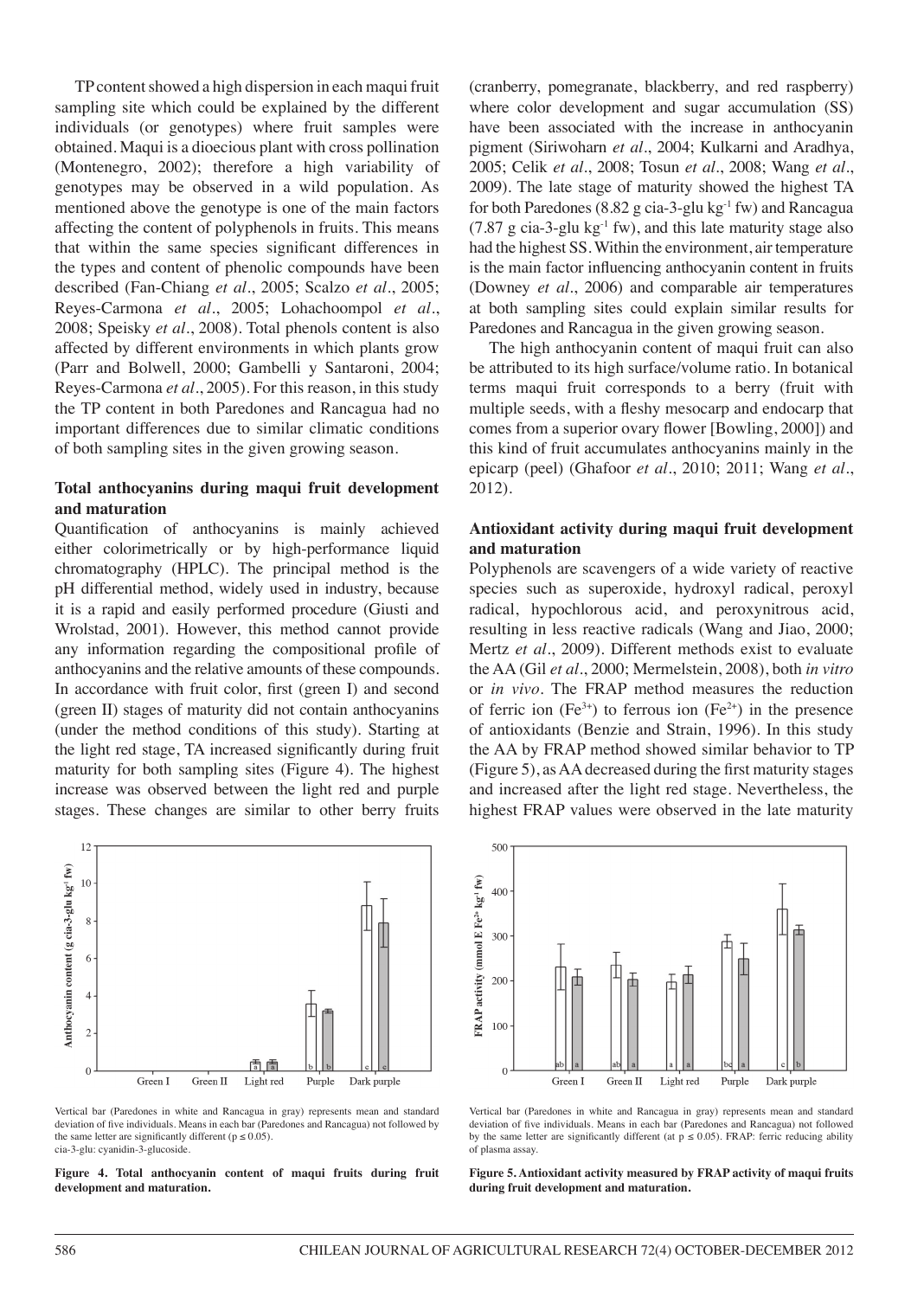stage (dark purple) showing the great AA of maqui fruit. This result is different in comparison to other berry fruits where immature fruit has higher AA than mature fruit (Kulkarni and Aradhya, 2005; Celik *et al.*, 2008; Pothitirat *et al.*, 2009; Wang *et al.*, 2009). The structureactivity relationship of flavonoids has been documented in hydrophilic systems, showing that the antioxidant activity depends on TP content and the type of polyphenols (structural features). In maqui fruit, anthocyanin-rich fraction accounts for most of its antioxidant properties (Miranda-Rottmann *et al*., 2002), explaining that the highest AA is related to the highest TA.

In this study maqui fruits from the deep purple stage had higher AA for both Paredones (359.7 mmol E Fe<sup>2+</sup>  $kg<sup>-1</sup>$  fw) and Rancagua (313.6 mmol E Fe<sup>2+</sup> kg<sup>-1</sup> fw) than previous studies (Araya *et al*., 2006) probably because different extraction methods were used.

The results of this study are accordant with other studies for berry fruits where it is evident that flavonoid biosynthesis is tightly associated with the development stages of the fruit and where ripening of fruits is related with the highest soluble solid and anthocyanin content (Vvedenskaya and Vorsa, 2004; Kulkarni and Aradhya, 2005; Arena and Curvetto, 2008; Celik *et al*., 2008; Rodarte Castrejón *et al*., 2008).

# **CONCLUSION**

The changes in fruit size, soluble solid (SS), color and antioxidant content of maqui fruit explained their growth, development, and maturity. The maturation in maqui fruit is expected 91 d after fruit set in Central Chile (December) according to this study as well as observation in the wild. The high variability of results of total phenol (TP), total anthocyanins (TA), and antioxidant activity (AA) was predictable due to the differences between the five individuals selected from the wild in each sampling site. This denotes a clear major difference between genotypes rather than climatic (air temperature) conditions. The present results revealed for the first time that the maturation and ripening processes in maqui fruit appeared to have a significant effect on phenolic composition (TA) and the corresponding AA and showed different behavior than other fruits recognized as berries. This distinctive behavior in maqui fruit corresponds to the highest AA observed in the latest stage of harvest (dark purple). Finally, SS and TA appear as good indicators of the ripeness in maqui fruit in this study and they could be used as parameters of maturity index.

# **ACKNOWLEDGEMENT**

CONICYT Grant to pursue doctoral studies in Chile. FONDECYT Grant 1110808. We thank María Eugenia Muñoz (Agrícola Las Rosas) and Ernesto Bacigalupo (Frutícola Ramirana) for their help in sample collection.

**Contenidos de polifenoles y actividad antioxidante de maqui (***Aristotelia chilensis* **[Molina] Stuntz) durante el desarrollo y maduración de frutos en Chile Central.** El maqui (*Aristotelia chilensis* [Molina] Stuntz, *Elaeocarpaceae*) es una especie nativa de Chile que produce unas bayas pequeñas que se recolectan principalmente de individuos silvestres. Los beneficios para la salud atribuidos a los frutos de maqui se deben a sus altos contenidos de polifenoles, así como a la gran variedad de antocianos y flavonoles. Uno de los principales factores que afectan el contenido de polifenoles en frutos es el estado de madurez a la cosecha. El objetivo de este estudio fue determinar el contenido de fenoles totales, antocianos totales y la actividad antioxidante (método FRAP [habilidad del plasma para reducir el hierro férrico]) de frutos de maqui cosechados en diferentes estados de madurez de dos poblaciones silvestres ubicadas en Chile Central. Cada estado de madurez fue caracterizado de acuerdo a los días desde la cuaja de frutos, tamaño y sólidos solubles. El contenido de fenoles totales disminuyó mientras que el contenido de antocianos totales aumentó desde fruto verde hasta fruto en pinta; sin embargo, los valores de ambas variables aumentaron desde pinta hasta fruto púrpura oscuro. La mayor capacidad antioxidante se observó en los frutos del último estado de madurez analizado (púrpura oscuro). Los resultados demostraron que la madurez de consumo en frutos de maqui puede ser esperada con 1100 grados día de crecimiento (91 d después de cuaja) en Chile Central. En este momento de cosecha, frutos con sólidos solubles entre 18 y 19 °Brix tienen los mayores contenidos de antocianos y actividad antioxidante (FRAP). Este estudio constituye los primeros avances en el entendimiento de la maduración de frutos de maqui y su correspondiente actividad antioxidante.

**Palabras clave:** antocianos totales, estados de madurez, fenoles totales, FRAP, madurez de consumo.

# **LITERATURE CITED**

- Araya, H., C. Clavijo, y C. Herrera. 2006. Capacidad antioxidante de frutas y verduras cultivadas en Chile. Archivos Latinoamericanos de Nutrición 56:361-365.
- Arena, M.E., and N. Curvetto. 2008. *Berberis buxifolia* fruiting: Kinetic growth behavior and evolution of chemical properties during the fruiting period and different growing seasons. Scientia Horticulturae 118:120-127.
- Benzie, I.F.F., and J.J. Strain. 1996. The ferric reducing ability of plasma (FRAP) as a measure of "antioxidant power": the FRAP assay. Analytical Biochemistry 239:70-76.
- Bowling, B.L. 2000. The berry grower´s companion. 284 p. Timber Press, Portland, Oregon, USA.
- Brown, P.N., S.J. Murch, and P. Shipley. 2012. Phytochemical diversity of cranberry (*Vaccinium macrocarpon* Aiton) cultivars by anthocyanin determination and metabolomic profiling with chemometric analysis. Journal of Agricultural and Food Chemistry 60:261-271.
- Capocasa, F., J. Scalzo, B. Mezzetti, and M. Battino. 2008a. Combining quality and antioxidant attributes in the strawberry: The role of genotype. Food Chemistry 111:872-878.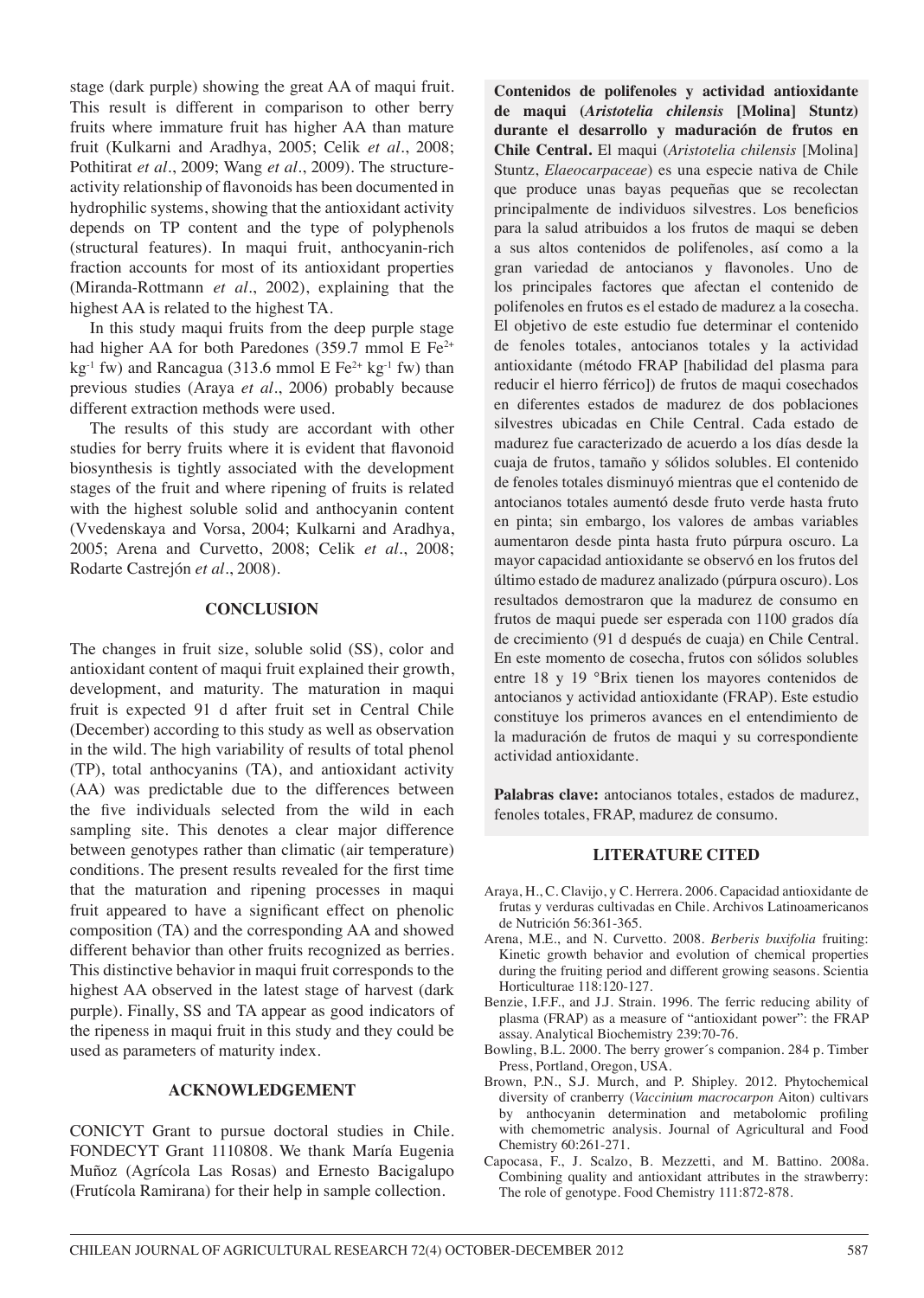- Celik, H., M. Özgen, S. Serce, and C. Kaya. 2008. Phytochemical accumulation and antioxidant capacity at four maturity stages of cranberry fruit. Scientia Horticulturae 117:345-348.
- Céspedes, C., M. El-Hafidi, N. Pavon, and J. Alarcon. 2008. Antioxidant and cardioprotective activities of phenolic extracts from fruits of Chilean blackberry *Aristotelia chilensis* (*Elaeocarpaceae*), Maqui. Food Chemistry 107:820-829.
- Céspedes, C.L., M. Valdez-Morales, J.G. Avila, M. El-Hafidi, J. Alarcón, and O. Paredes-López. 2010. Phytochemical profile and the antioxidant activity of Chilean wild black-berry fruits, *Aristotelia chilensis* (Mol.) Stuntz (*Elaeocarpaceae*). Food Chemistry 119:886-895.
- Cuevas-Rodríguez, E.O., G.G. Yousef, P.A. García-Saucedo, J. López-Medina, O. Paredes-López, and M.A. Lila. 2010. Characterization of anthocyanins and proanthocyanidins in wild and domesticated Mexican blackberries (*Rubus* spp.) Journal of Agricultural and Food Chemistry 58:7458-7464.
- Dirnbock, T., J. Greimler, P. Lopez, and T.F. Stuessy. 2003. Predicting future threats to the native vegetation of Robinson Crusoe Island, Juan Fernandez Archipelago, Chile. Conservation Biology 17:1650-1659.
- Downey, M.O., N.K. Dokoozlian, and M.P. Krstic. 2006. Cultural practice and environmental impacts on the flavonoid composition of grapes and wine: A review of recent research. American Journal of Enology and Viticulture 57:257-268.
- Escribano-Bailón, M.T., C. Alcalde-Eon, O. Muñoz, J.C. Rivas-Gonzalo, and C. Santos-Buelga. 2006. Anthocyanins in berries of maqui (*Aristotelia chilensis* (Mol.) Stuntz). Phytochemical Analysis 17:8-14.
- Fan-Chiang, H-J., and R.E. Wrolstad. 2005. Anthocyanin pigment composition of blackberries. Journal of Food Science 70:C198-C202.
- Fredes, C. 2009. Antioxidants in Chilean native berries. Boletín Latinoamericano y del Caribe de Plantas Medicinales y Aromáticas 8:469-478.
- Gajardo, R. 1994. La vegetación natural de Chile. Clasificación y distribución geográfica. 165 p. Editorial Universitaria, Santiago, Chile.
- Gambelli, L., and G.P. Santaroni. 2004. Polyphenols content in some Italian red wines of different geographical origins. Journal of Food Composition and Analysis 17:613-618.
- Ghafoor, K., J. Park, and Y.H. Choi. 2010. Optimization of supercritical fluid extraction of bioactive compounds from grape (*Vitis labrusca* B.) peel by using response surface methodology. Innovative Food Science & Emerging Technologies 11:485-490.
- Ghafoor, K., F. Al-Juhaimi, and Y.H. Choi. 2011. Effects of grape (*Vitis labrusca* B.) peel and seed extracts on phenolics, antioxidants and anthocyanins in grape juice. Pakistan Journal of Botany 43:1581-1586.
- Gil, M.A., F.A. Tomás-Barberán, B. Hess-Pierce, D.M Holcroft, and A.A. Kader. 2000. Antioxidant activity of pomegranate juice and its relationship with phenolic composition and processing. Journal of Agricultural and Food Chemistry 48:4581-4589.
- Giusti, M.M., and R.E. Wrolstad. 2001. Anthocyanins. Characterization and measurement with UV-visible spectroscopy. *In* Wrolstad R.E. (ed.) Current protocols in food analytical chemistry. Wiley Editorial, New York, USA.
- Gómez, P., S. Hahn, y J. San Martin. 2009. Estructura y composición florística de un matorral bajo plantaciones de *Pinus radiata* D. Don en Chile Central. Gayana Botánica 66:256-268.
- Kulkarni, A.P., and S.M. Aradhya. 2005. Chemical changes and antioxidant activity in pomegranate arils during fruit developmental. Food Chemistry 93:319-324.
- Lohachoompol, V., M. Mulholland, G. Srzednicki, and J. Craske. 2008. Determination of anthocyanins in various cultivars of highbush and rabbiteye blueberries. Food Chemistry 111:249-254.
- Matthei, O. 1995. Manual de malezas que crecen en Chile. 545 p. Alfabeta Impresores, Santiago, Chile.
- Mermelstein, N.H. 2008. Determining antioxidant activity. Food Technology 11:63-66.
- Mertz, C., A. Gancel, Z. Gunata, P. Alter, C. Dhuique-Mayer, F. Vaillant, *et al*. 2009. Phenolic compounds, carotenoids and antioxidant activity of three tropical fruits. Journal of Food Composition and Analysis 22:381-387.
- Miranda-Rottmann, S., A. Aspillaga, R. Pérez, L. Vasquez, F. Martínez, and F. Leighton. 2002. Juice and phenolic fractions of the berry *Aristotelia chilensis* inhibit LDL oxidation *in vitro* and protect human endothelial cells against oxidative stress. Journal of Agricultural and Food Chemistry 50:7542-7547.
- Montenegro, G. 2002. Chile nuestra flora útil. 267 p. 2ª ed. Pontificia Universidad Católica de Chile, Santiago, Chile.
- Parr, A.J., and G.P. Bolwell. 2000. Phenols in the plant and in man. The potential for possible nutritional enhancement of the diet by modifying the phenols content or profile. Journal of the Science of Food and Agriculture 80:985-1012.
- Pliszka, B., J. Wazbinska, and G. Huszcza-Ciolkowska. 2009. Polyphenolic compounds and bioelements in fruits of eastern teaberry (*Gaultheria procumbens* L.) harvested in different fruit maturity phases. Journal of Elementology 14:341-348.
- Pothitirat, W., M.T. Chomnawang, R. Supabphol, and W. Gritsanapan. 2009. Comparison of bioactive compounds content, free radical scavenging and anti-acne inducing bacteria activities of extracts from the mangosteen fruit rind at two stages of maturity. Fitoterapia 80:442-447.
- Reyes-Carmona, J., G.G. Yousef, R.A. Martínez-Peniche, and M.A. Lila. 2005. Antioxidant capacity of fruits extracts of blackberry (*Rubus* sp.) produced in different climatic regions. Journal of Food Science 70(7):S497-S503.
- Rodarte Castrejón, A.D., I. Eichholz, S. Rohn, L.W. Kroh, and S. Huyskens-Keil. 2008. Phenolic profile and antioxidant activity of highbush blueberry (*Vaccinium corymbosum* L.) during fruit maturation and ripening. Food Chemistry 109:564-572.
- Rodríguez, R.R., O.S. Matthei, and M.M. Quezada. 1983. Flora arbórea de Chile. 408 p. Editorial de la Universidad de Concepción, Concepción, Chile.
- Rojo, L.E., D. Ribnicky, S. Logendra, A. Poulev, P. Rojas-Silva, *et al*. 2012. *In vitro* and *in vivo* anti-diabetic effects of anthocyanins from Maqui Berry (*Aristotelia chilensis*). Food Chemistry 131:387-396.
- Scalzo, J., A. Politi, N. Pellegrini, B. Mezzetti, and M. Battino. 2005. Plant genotype affects total antioxidant capacity and phenolic contents in fruit. Nutrition 21:207-213.
- Schreckinger, M.E., J. Wang, G. Yousef, M.A. Lila, and E. Gonzalez de Mejia. 2010. Antioxidant capacity and *in vitro* inhibition of adipogenesis and inflammation by phenolic extracts of *Vaccinium floribundum* and *Aristotelia chilensis*. Journal of Agricultural and Food Chemistry 58:8966-8976.
- Singleton, V.L., and J.A. Rossi, Jr. 1965. Colorimetry of total phenolics with phosphomolybdic-phosphotungstic acid reagents. American Journal of Enology and Viticulture 16:144-158.
- Siriwoharn, T., R.E. Wrolstad, C.E. Finn, and C.B. Pereira. 2004. Influence of cultivar, maturity, and sampling on blackberry (*Rubus* L. hybrids) anthocyanins, polyphenolics, and antioxidant properties. Journal of Agricultural and Food Chemistry 52:8021-8030.
- Speisky, H., A. Peña, M. Gómez, C. Fredes, M. Hurtado, M. Gotteland, and O. Brunser. 2008. Antioxidants in Chilean berries. Acta Horticulturae (ISHS) 777:485-492.
- Tosun, I., N.S. Ustun, and B. Tekguler. 2008. Physical and chemical changes during ripening of blackberry fruits. Scientia Agricola 65:87-90.
- Vvedenskaya, I.O., and N. Vorsa. 2004. Flavonoid composition over fruit development and maturation in American cranberry, *Vaccinium macrocarpon* Ait. Plant Science 167:1043-1054.
- Wang, S.Y., M.J. Camp, and M.K. Ehlenfeldt. 2012. Antioxidant capacity and alpha-glucosidase inhibitory activity in peel and flesh of blueberry (*Vaccinium* spp.) cultivars. Food Chemistry 132:1759-1768.
- Wang, S.Y., C-T. Chen, and C.Y. Wang. 2009. The influence of light and maturity on fruit quality and flavonoid content of red raspberries. Food Chemistry 112:676-684.